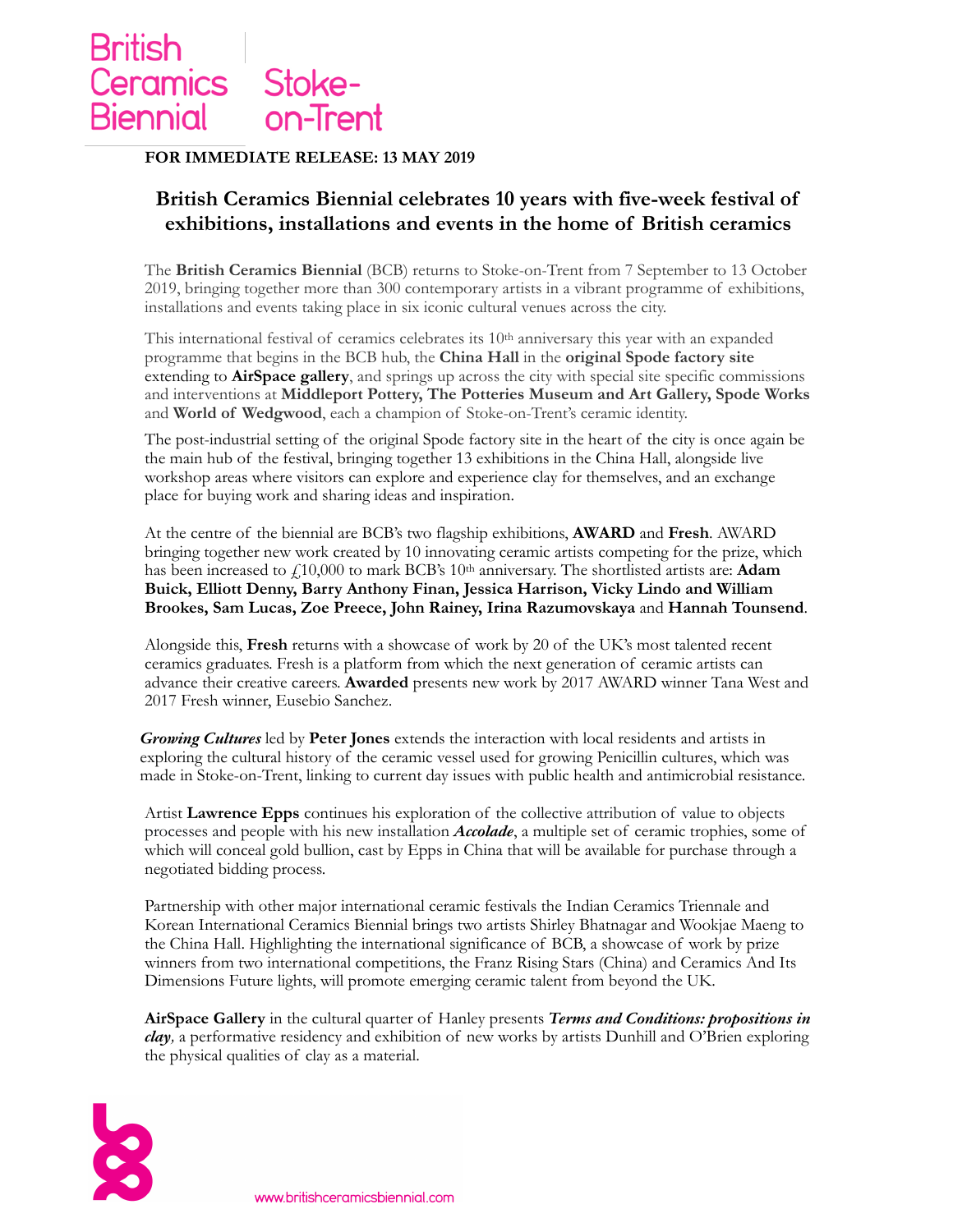## **British** Stoke-Ceramics on-Trent Biennial

High-profile and emerging artists working closely with local residents are creating exhibitions, installations and generating activities at **Middleport Pottery in Burslem, The Potteries Museum and Art Gallery in Hanley, Spode Works** and **Spode Museum Trust Heritage Centre in Stoke**  and **World of Wedgwood in Barlaston**. Using clay, sound, film and performance, the interventions respond to the history and fabric of each site, making use of unconventional spaces and together revealing the richness of Stoke-on-Trent's cultural heritage - and highlighting its reputation as an international ceramic city.

Drawing on **Middleport Pottery's** profile as a heritage and manufacturing site, *Resonating Spaces* brings together a series of interventions based around the mass production of ceramic bell-like forms to build on ideas of individual and collective commemoration and celebration. A multidisciplinary team of artists, including **Helen Felcey, Joe Hartley** with **Standard Practice** with a film-maker and sound artist, are leading in the creation of clay and production installations, experimental sound works, community engaged practice and co-produced artwork with local residents, Burselm Jubilee Project, giving audiences opportunity for spectacle, scale, making and reflection.

The **Staffordshire flatback** was a popular mantelpiece figurine made in the 19<sup>th</sup> centuries created by people for people. In a new exhibition at the **Potteries Museum and Art Gallery**, curator **Tessa Peters** with artists **Christie Brown, Claire Curneen, Ingrid Murphy, Joanne Ayre, Matt Smith,**  and **Stephen Dixon** are creating un-compromising contemporary versions of these figures, drawing inspiration from the museum's extensive folk art collection of Staffordshire flat backs.

**Spode Works** was one of the few ceramic manufacturers in Britain to have operated continuously for over 230 years on the original site. In *Externalising the Archive*, artist **Neil Brownsword** brings the former function of the site back into the public realm. Working with other artists and artisans from industry, his large-scale installations will use some of the 64,000 plaster moulds from the Spode site stores with new castings, film, digital projections, sound and performance.

*22 Hands* **at World of Wedgwood***.* In the 1970s the artist Glenys Barton was Wedgwood artist-inresidence, creating figurative and sculptural pieces that were intended to compliment general factory production with their pure artistry. Using this as a starting point, ceramic artists **Duncan Hooson** and **Stephanie Buttle** collaborating with performance and sound artists will present *22 Hands*, large-scale clay installations expanding Barton's vision through the creation of three theatrical sets that will be animated throughout the festival. The title *22 Hands* refers to the number of hands that handle a pot during its factory production process.

A free week–end festival bus will run between the different venues, enabling visitors to get round the city to experience the full programme and enjoy the the cultural assets of the ceramic city.

Barney Hare Duke, Artistic Director of the British Ceramics Biennial, comments: *'The British Ceramics Biennial is about people, place and clay. I am delighted that, as we mark our 10th anniversary, we are able to work so closely with artists, local residents and with partners across Stoke-on-Trent to create such an ambitious, thought-provoking programme – one that celebrates and highlights the heritage and cultural riches of this extraordinary city.'*

**-Ends-** 

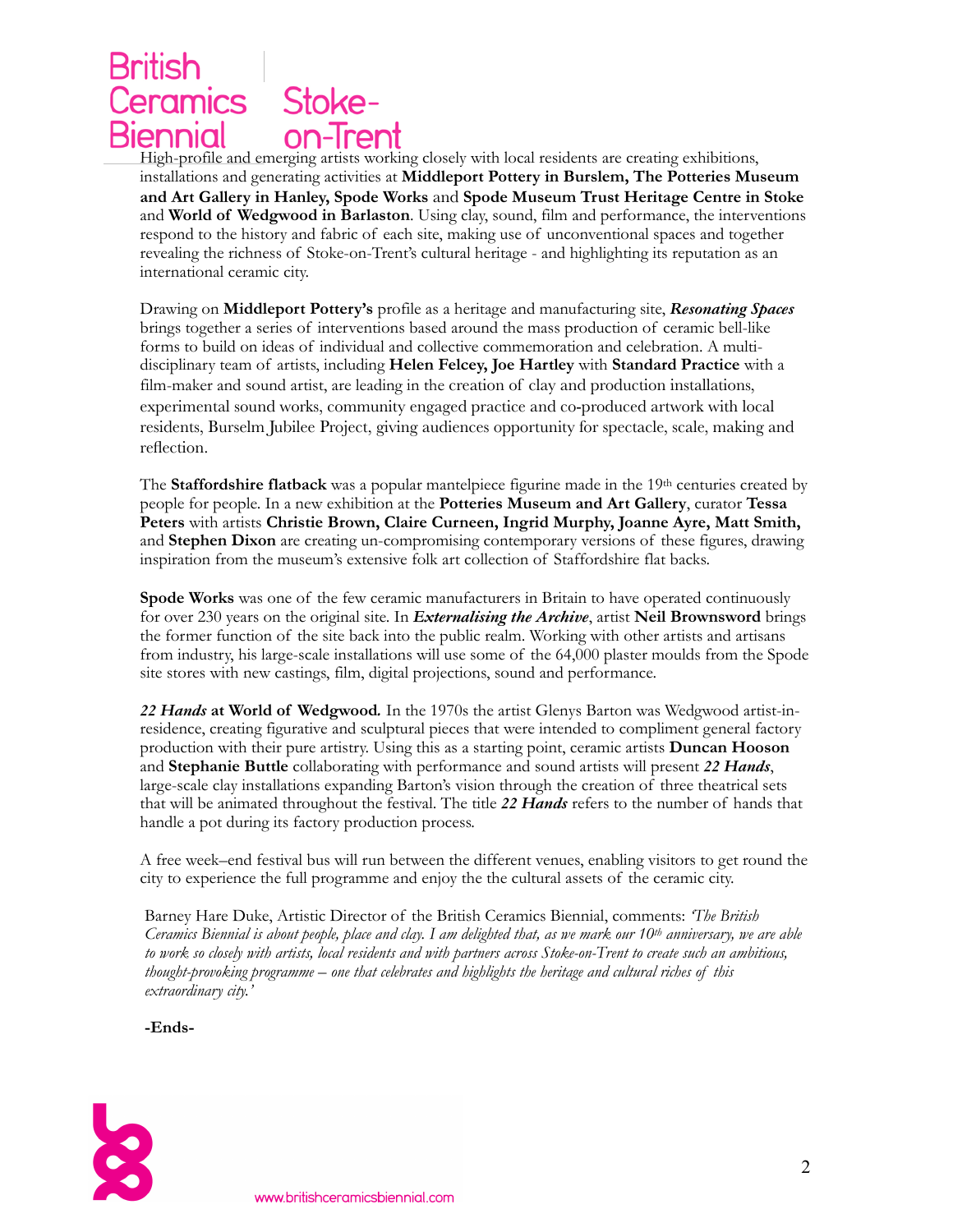ľ Stokeeramics -Trent ennıal For more information visit www.britishceramicsbiennial.com

For more press information, please contact: Iliana Taliotis on +44 (0)7931 341 112 or [mail@ilianataliotis.com](mailto:mail@ilianataliotis.com) 

### **Notes to editors**

The British Ceramics Biennial has partnered with the following institutions to create and present four site-specific exhibitions in Stoke-on-Trent during the BCB festival:

- Middleport Pottery<br>• Potteries Museum a
- Potteries Museum and Art Gallery
- Spode Works Site, in association with Spode Museum Trust, ACAVA<br>• World of Wedgwood
- World of Wedgwood

### **About the British Ceramics Biennial:**

This year's festival runs from 7 September to 13 October 2019.

The British Ceramics Biennial is a prestigious cultural event taking place in Stoke-on-Trent every two years. The five-week long festival presents work from the UK's leading contemporary ceramic artists in a series of new exhibitions and special events in the city, embracing the heritage of Stoke-on-Trent as the home of British ceramics, and celebrating the city's creative edge as an international centre for excellence in contemporary ceramics.

The British Ceramics Biennial launched in 2009 as a new initiative of residencies, fellowships, commissions, education and enterprise projects running year round with a major festival every two years. There have been five festivals to date. The BCB initiative is intended to be a catalyst for regeneration in the region and to create a platform for innovation and excellence celebrating the best in current ceramic design, both nationally and internationally.

The Biennial draws on the historical strengths of the past in championing new future directions for the city.

The Biennial works in partnership with organisations and individuals in the museums, cultural, industry, business, education, community and voluntary sectors across the city in the development and delivery of projects year round with a particular focus on public engagement.

The festival and supporting community and education programme highlights and raises the profile of the many ceramics industries still working in Stoke-on-Trent, but also creates commissioning and exhibition opportunities for local ceramic artists as well as national and international artists.

2019 saw BCB become an Arts Council NPO (National Portfolio Organisation) in recognition of the quality of both its artistic programming and engagement activity.